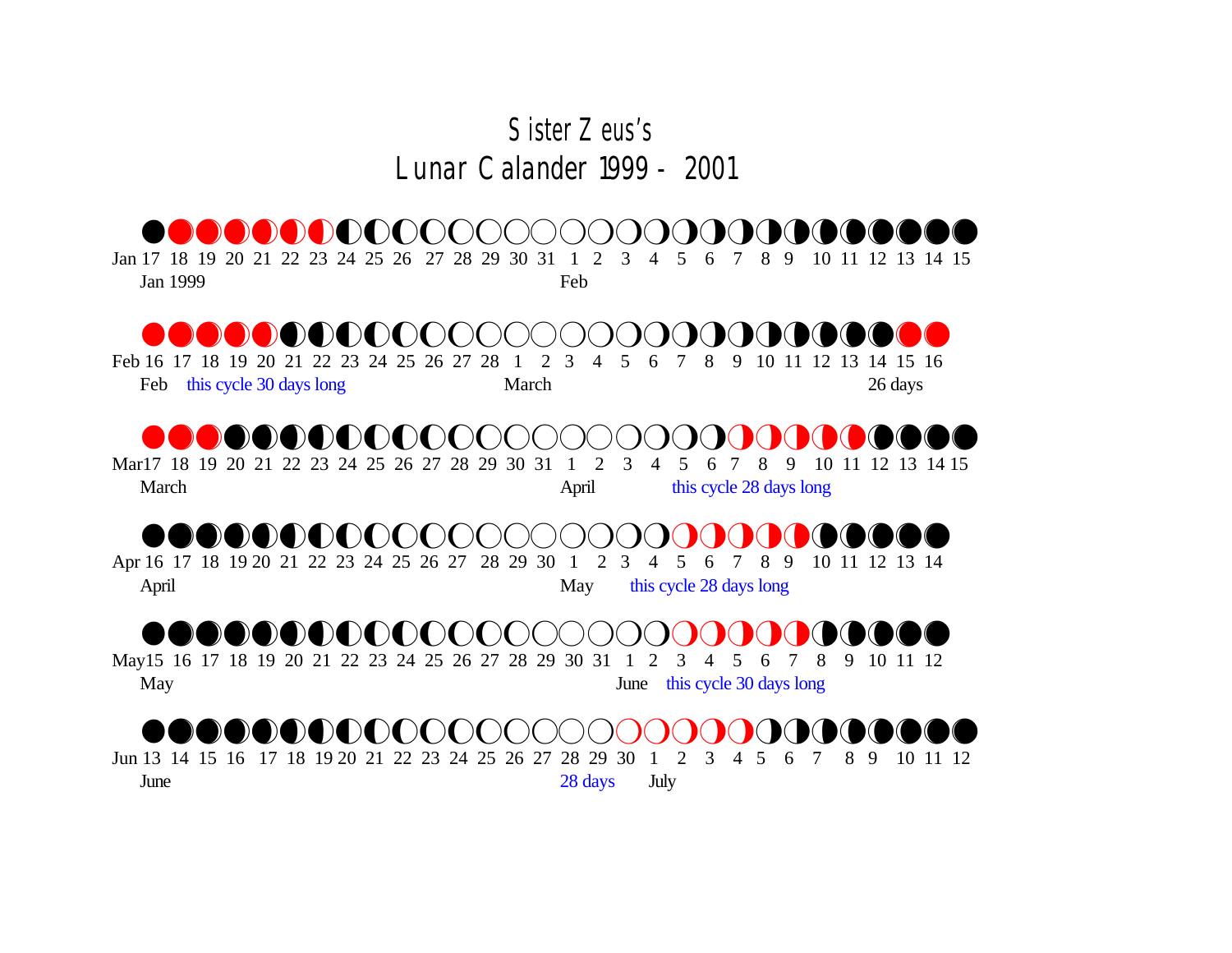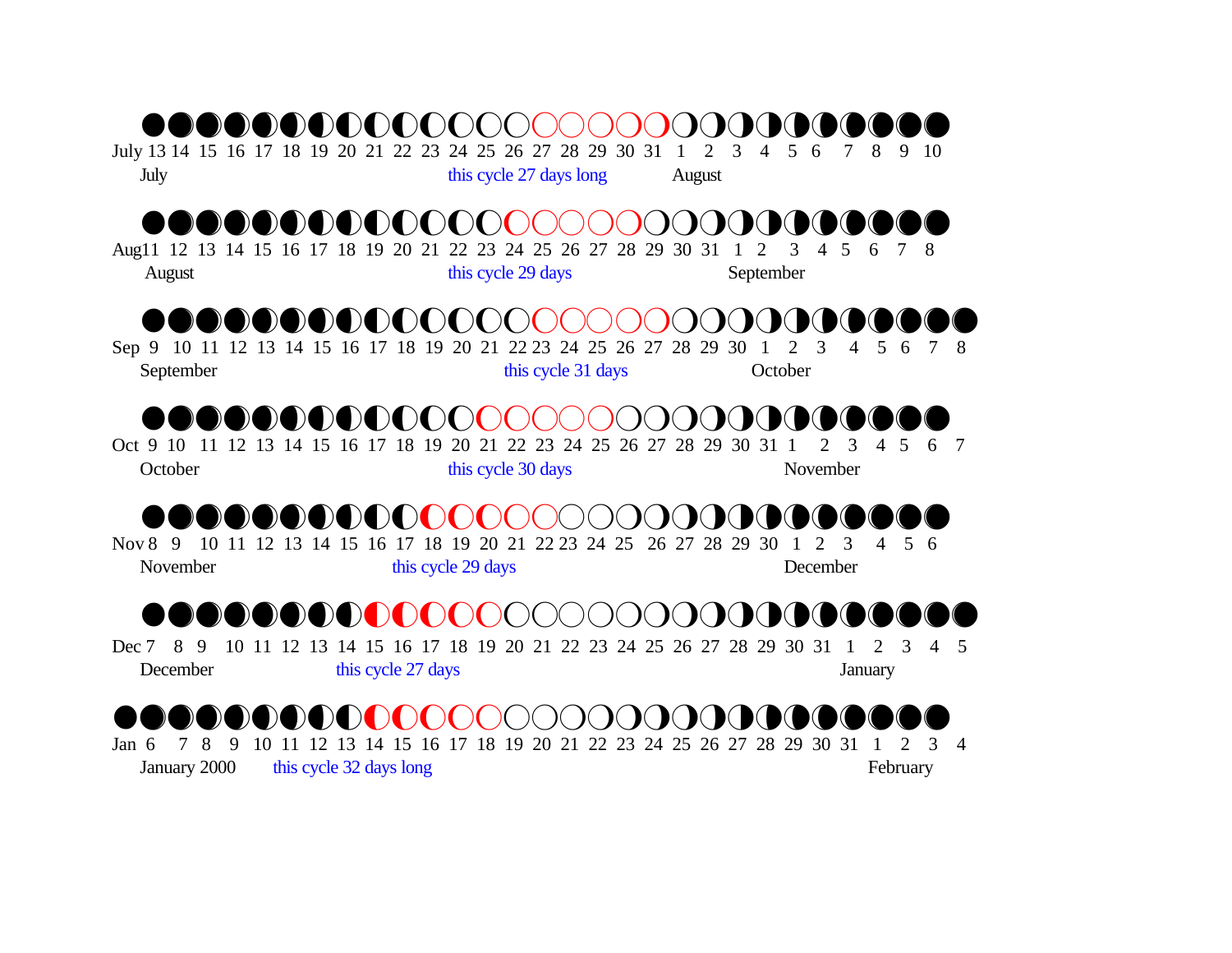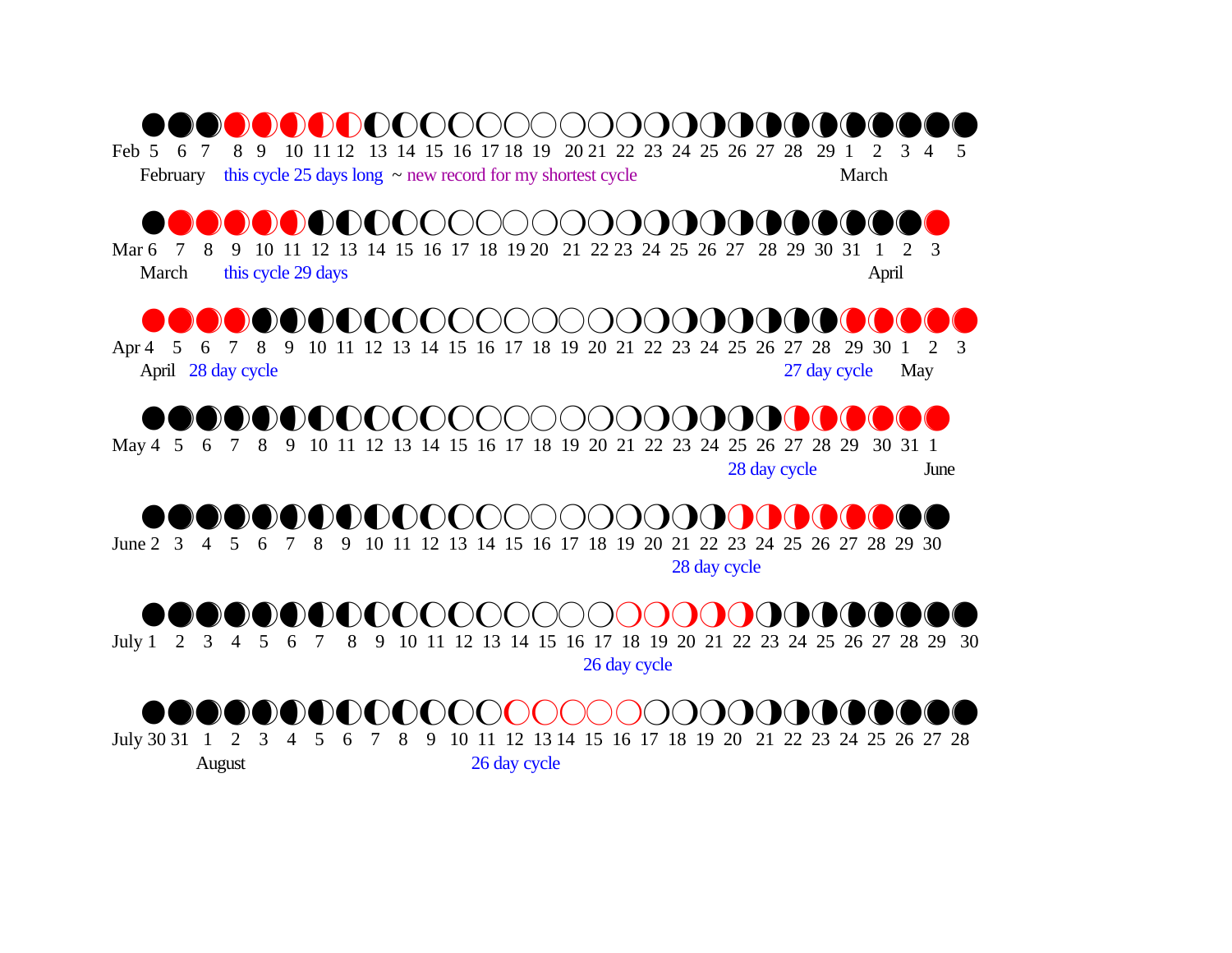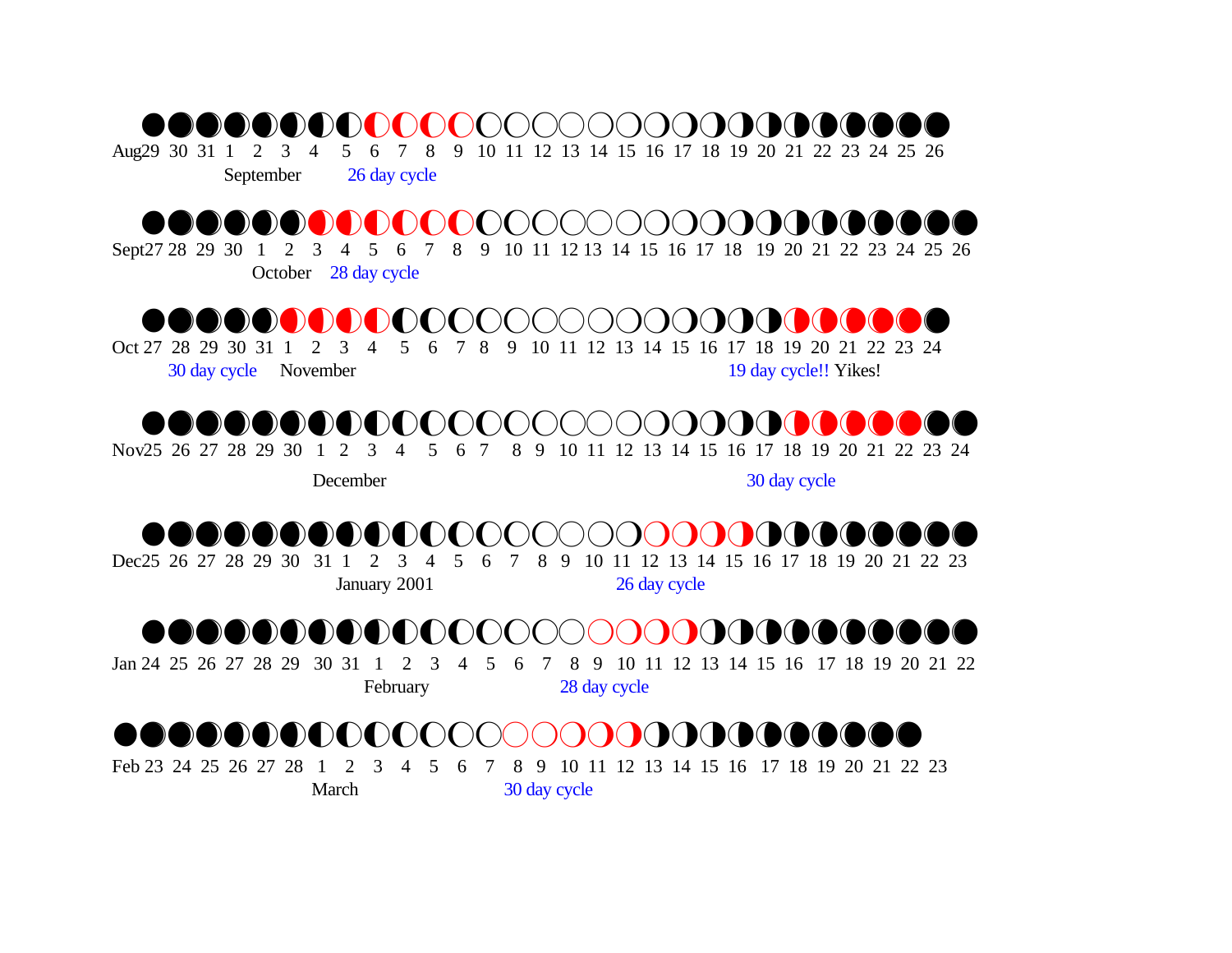#### NABCOERGHIJKLOOD KONGRAFGHIJKL

Mar 24 25 26 27 28 29 30 31 1 2 3 4 5 6 7 8 9 10 11 12 13 14 15 16 17 18 19 20 21 22

April 27 day cycle

## nABEEFGHIIJKL\NPQRRSSTUVWXYZ

Apr 24 25 26 27 28 29 30 1 2 3 4 5 6 7 8 9 10 11 12 13 14 15 16 17 18 19 20 21 27 day cycle May

#### nABCDEFGHHIJKL\NPQRRSSTUVWWXYZ

May22 23 24 25 26 27 28 29 30 31 1 2 3 4 5 6 7 8 9 10 11 12 13 14 15 16 17 18 19 20 30 day cycle June

#### nABCDEGHHHIJJKL\NPQRRSSTUVWXYZ

June21 22 23 24 25 26 27 28 29 30 31 1 2 3 4 5 6 7 8 9 10 11 12 13 14 15 16 17 18 19 25 day cycle July

## nABCDEEGHHHIJKL\NPQRRSSTUVXYZ

July 20 21 22 23 24 25 26 27 28 29 30 31 1 2 3 4 5 6 7 8 9 10 11 12 13 14 15 16 17

## nABCDEEGHHHIJJL\NPQRRSSTUVWXYZ

Aug18 19 20 21 22 23 24 25 26 27 28 29 30 31 1 2 3 4 5 6 7 8 9 10 11 12 13 14 15 16

# nABCDEEGHHHIJJL\NPQRRSTUVWXYZ

Sept17 18 19 20 21 22 23 24 25 26 27 28 29 30 1 2 3 4 5 6 7 8 9 10 11 12 13 14 15